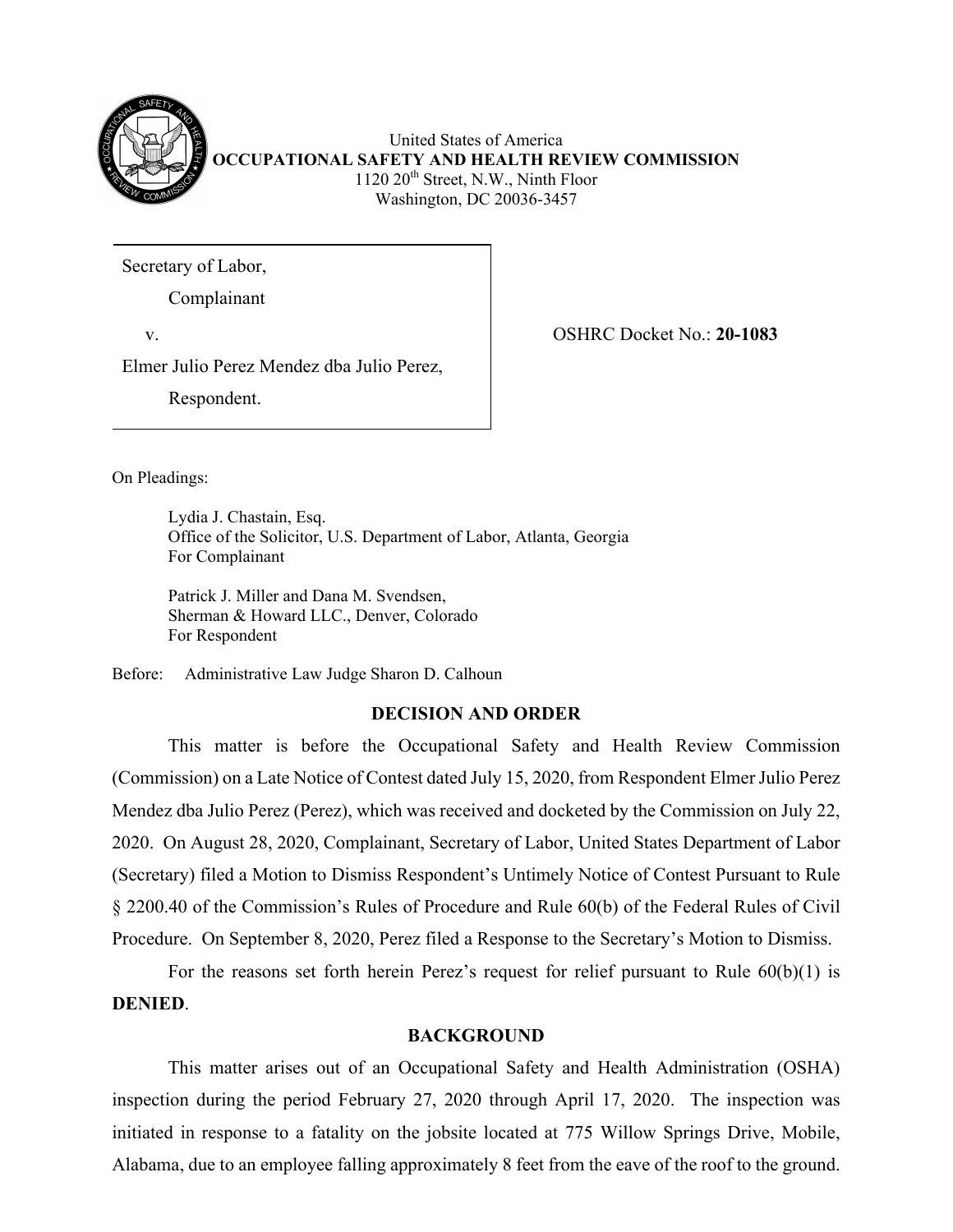On June 2, 2020, OSHA issued a Citation and Notification of Penalty (Citation) for one willful violation of the standard found at 1926.501(b)(13), alleging employees engaged in residential construction activities at least six feet from the lower level were not protected by guardrail systems, safety net systems, personal fall arrest systems, or alternative fall protection measures on or about December 4, 2019, and times prior thereto. OSHA also issued a grouped other-than-serious Citation alleging that on or about December 11, 2019, Perez failed to report a work-related fatality within 8 hours of the death of an employee resulting from a work related incident; and that on or about December 4, 2019, Perez failed to report within 24 hours a work related incident resulting in the hospitalization of the employee who fell from the roof. A penalty in the total amount of \$138,118.00 was proposed for the alleged violations.

OSHA's inspection process was changed due to the ongoing COVID-19 pandemic. As a result of those changes, the inspection conducted by the Compliance Safety and Health Officer (CSHO) was changed. He did not meet with or present his credentials to Perez and conducted the opening and closing conferences by telephone on April 17, 2020 (Response, pps. 11-14; Exhs. F, unnumbered p. 2 and G, unnumbered pps. 2, 4).

The Secretary mailed the Citation by Certified Mail/Return Receipt and the UPS next day delivery to Perez at 5404 Forest Park Drive, Mobile, Alabama (Secretary's Motion, p. 2, Gonzalez Aff. <sup>¶</sup> 8, and Exh. A thereto). Pursuant to the requirements of the Act, an employer is required to notify the Secretary of its intent to contest (Notice of Contest or NOC) a Citation within 15 working days of receipt. Failure to timely file a NOC results in the Citation becoming a final order of the Commission by operation of law. The Citation provided Perez had 15 working days from the date of receipt to contest. The return receipt shows Perez received the Citation on June 3, 2020. Therefore, any contest by Perez was to be filed within the contest period, no later than June 24, 2020. Perez, however, did not file a contest within the 15-day contest period. Instead, five days later, on June 29, 2020, Perez called the OSHA Area Office requesting an informal conference. Perez was advised the contest date had passed (Gonzalez Aff. ¶ 9). Due to Perez's failure to timely contest, the Citation became a final order of the Commission under  $\S$  10(a) of the Occupational Safety and Health Act of 1970, 29 U.S.C. §§ 651-678 (Act), on June 25, 2020.

On July 15, 2020, approximately three weeks after the final contest date, Perez filed the late NOC at issue in this proceeding.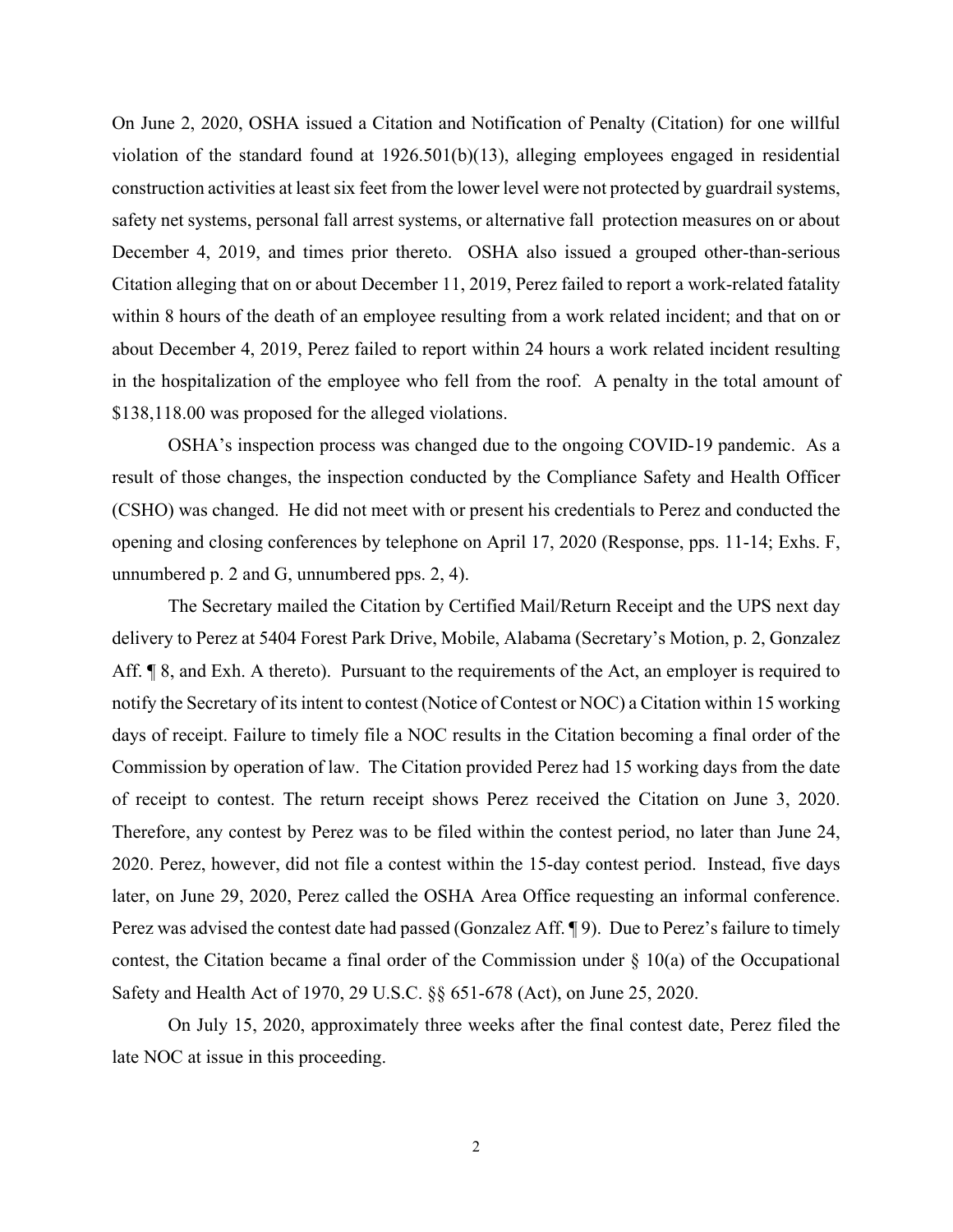#### **DISCUSSION**

Perez alleges the NOC was not late because he did not become aware of the Citation until June 19, 2020, at the earliest, when he returned from a trip (NOC). According to Perez, the contest period did not begin to run until he became aware of the Citation. Perez also argues the Commission lacks jurisdiction because Perez is not an employer within the meaning of the Act (NOC, Response, pp. 4-7). For the reasons set forth herein, the Court finds Perez's contest on July 15, 2020, is a late NOC, and the Commission has jurisdiction to address the late NOC issue.

#### **Sufficiency of Service**

It is the Secretary's burden to establish service of the Citation. Perez contends its contest was not untimely because the Citation was delivered to his home address, was signed for by a temporary house guest, and was not received by him until he returned from California where he had traveled to drive his wife home. According to Perez his wife was uncomfortable flying due to the ongoing COVID-19 pandemic (Response, p. 3). Perez argues the temporary house guest who signed for the Citation does not work for him, does not reside at his residence, and therefore did not have the authority to accept service of the Citation on his behalf. Perez further argues he is a sole proprietor, and does not maintain a business address, therefore, service of the Citation at his home address was improper. Basically Perez argues that because of these circumstances he should not be held responsible for not knowing he had important mail which required timely action in order to protect his interests, either as a sole proprietor allegedly not subject to the jurisdiction of the Commission, or as employer of the employees at the worksite, in which case the Commission would have jurisdiction.

Although the Act refers only to the penalty, the Commission has consistently held  $\S$  10(a) of the Act governs service of citations. *B.J. Hughes, Inc*., 7 BNA OSHC 1471, 1474 n. 6 (No. 76- 2165, 1979). It requires the Secretary to "notify the employer by certified mail of the penalty…" In *B.J. Hughes*, the Commission addressed the Secretary's obligation under § 10(a), holding,

The test to be applied in determining whether service is proper is whether the service is reasonably calculated to provide an employer with knowledge of the citation and notification of proposed penalty and an opportunity to determine whether to abate or contest.

7 BNA OSHC at 1474. Further, the Commission's holding in *B. J. Hughes* that "[t]he test to be applied in determining whether service is proper is whether the service is reasonably calculated to provide an employer with knowledge of the citation and notification of proposed penalty and an opportunity to determine whether to abate or contest" satisfies the due process requirements set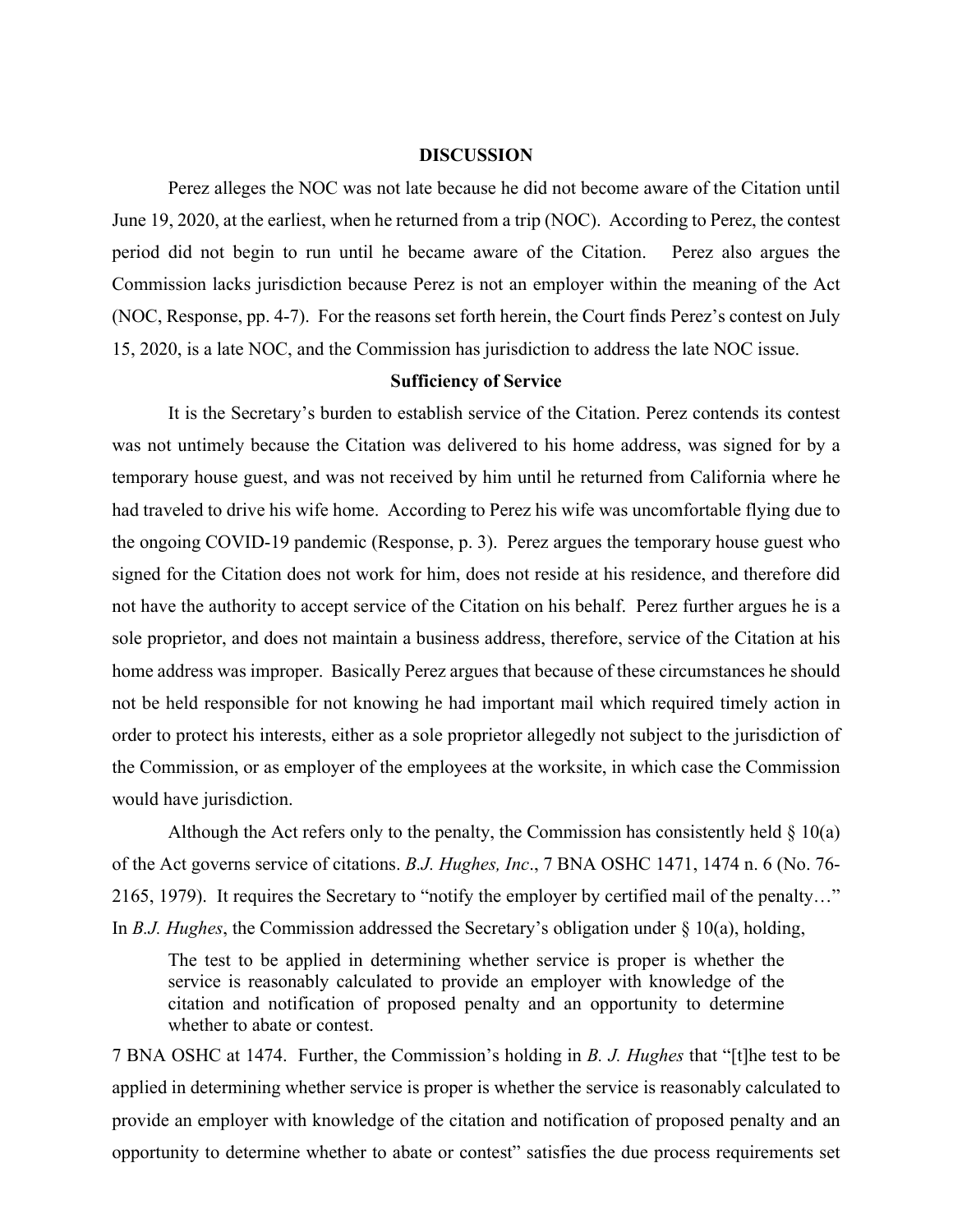forth by the United States Supreme Court that notice must be "reasonably calculated, under all the circumstances, to apprise interested parties of the pendency of the action and afford them an opportunity to present their objections." *Mulane v. Cent. Hanover Bank & Trust Co.*, 339 U. S. 306, 314 (1950).

 The Secretary's service of the Citation on Perez meets the test set out in *B.J. Hughes.* The test is one of reasonableness. In his affidavit, Area Director Gonzalez states the Citation was mailed to the mailing address provided by Perez (Gonzalez Aff. ¶ 8). By mailing the Citation certified mail addressed to Perez at the address he provided, and having received confirmation the Citation was received at that address, the service was reasonably calculated to provide the employer with the required notification and opportunity to determine whether to abate or contest. Perez's assertion that the Citation delivered to his residence was insufficient fails.

#### **Rule 60(b) Relief**

An employer who has filed an untimely NOC may be granted relief under Rule 60(b) in certain circumstances. *George Harms Constr. Co. v. Chao*, 371 F.3d 156 (3d Cir. 2004). A late filing may be excused under Rule 60(b)(1) if the final order was entered as a result of "mistake, inadvertence, surprise or excusable neglect." A late filing also may be excused under Rule 60(b)(3) if the late filing was caused by the Secretary's "deception or failure to follow proper procedures." *See Branciforte Builders*, *Inc.*, 9 BNA OSHC 2113, 2116-17 (No. 80-1920, 1981); *B.J. Hughes*, *Inc*., 7 BNA OSHC 1471, 1476 (No. 76-2165, 1979); *Keppel's Inc.*, 7 BNA OSHC 1442, 1443-44 (No. 77-3020, 1979). In addition, a late filing may be excused under Rule 60(b)(6), for any other reason that justifies relief, such as when "absence, illness, or a similar disability prevent[s] a party from acting to protect its interests." *Branciforte Builders*, 9 BNA OSHC at 2117. The moving party has the burden of proving it is entitled to relief under Rule 60(b). Perez has failed to provide sufficient proof that it is entitled to relief.

In determining whether the late filing of a NOC may be found to be due to "excusable neglect" under Rule 60(b)(1), the equitable analysis enunciated by the Supreme Court in *Pioneer Inv. Services Co. v. Brunswick Associates Ltd. Partnership* 507 U.S. 380 (1993) is applicable. *George Harms Constr. Co., supra.* In *Pioneer* the Court held that "excusable neglect" is determined based upon equitable considerations that take into account all relevant circumstances, and includes consideration of the following factors: (1) the danger of prejudice to the opposing party; (2) the length of the delay and its potential impact on the proceedings; (3) the reason for the delay, including whether it was within the reasonable control of the party seeking relief, and (4)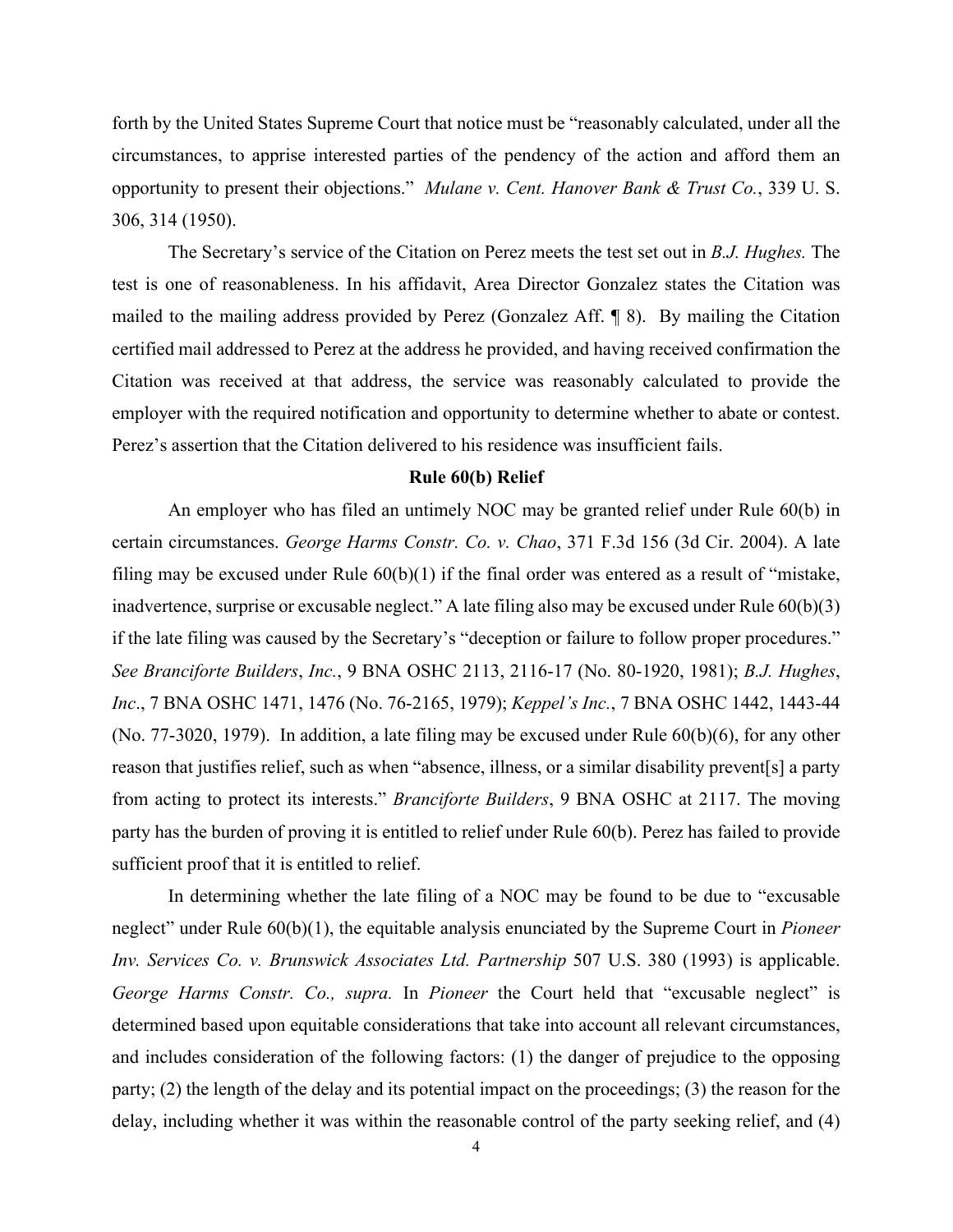whether the party seeking relief acted in good faith. *Id.* at 395; *see also Northwest Conduit Corp.*, 18 BNA OSHC 1948, 1951 (No. 97-851, 1999). "[N]either a lack of prejudice to the Secretary nor good faith on the part of Respondent in attempting to comply with the statutory filing requirement alone will excuse a late filing." *Prime Roofing Corp.*, 23 BNA OSHC 1329 (No. 07-1409, 2010).

The Commission has held that whether the reason for the delay was within the control of the respondent is a "key factor" in determining the presence of "excusable neglect." *A. S. Ross, Inc.,* 19 BNA OSHC 1147 (No. 99-0945, 2000); *See also Calhar Constr.*, *Inc*., 18 BNA OSHC 2151 (No. 98-0367, 2000). A party seeking relief under Rule 60(b)(6) "must show 'extraordinary circumstances' suggesting that the party is faultless in the delay."

Where a party is partly to blame for the delayed filing, relief from the final order must be sought under Rule 60(b)(1) and the party's neglect must be excusable. *See Pioneer Investment Serv.*, 507 U.S. at 393*.* The Commission requires an employer to exercise due diligence before it will find excusable neglect. *Keefe Earth Boring Company, Inc.*, 14 BNA OSHC 2187, 2192 (No. 88-2521, 1991); *Craig Mechanical*, 16 BNA OSHC 1763 (No. 92-0372, 1994).

Perez contends he is entitled to relief under Rules  $60(b)(1)$ ,  $60(b)(4)$  and  $60(b)(6)$  of the Federal Rules of Civil Procedure. For relief pursuant to Rule 60(b)(4), Perez asserts the Citation was improperly served and he did not receive notice of the Citation until June 19, 2020 at the earliest. As shown above, however, the Court finds service of the Citation was proper. Further, the Court finds the Commission has jurisdiction to address the late NOC issue presented in this case, contrary to Perez's assertion it does not. As set forth by longstanding Commission precedent, the Court has the authority under  $\S 10(a)$  to determine whether Perez is entitled to relief from the final order. *Gulf & W. Food Prods. Co.*, 4 BNA OSHC 1436, 1439 (No. 6804, 1976) (consolidated).

Perez should have had adequate mail handling procedures to ensure important items were received. The Secretary was under no obligation to request signature by a specific person at Perez's business location. Nor is it the Secretary's responsibility to identify the person who signed the return receipt. Relief pursuant to Rule 60(b)(4) is not warranted.

In seeking relief pursuant to Rule 60(b)(6), which provides for relief for any reason that justifies it, Perez again relies on its claim that the Citation was improperly served. As the Court has determined the service was proper, relief pursuant to Rule 60(b)(6) fails. Relief is not warranted under 60(b)(6) where, as here, Perez's mail handling procedures are such that the mail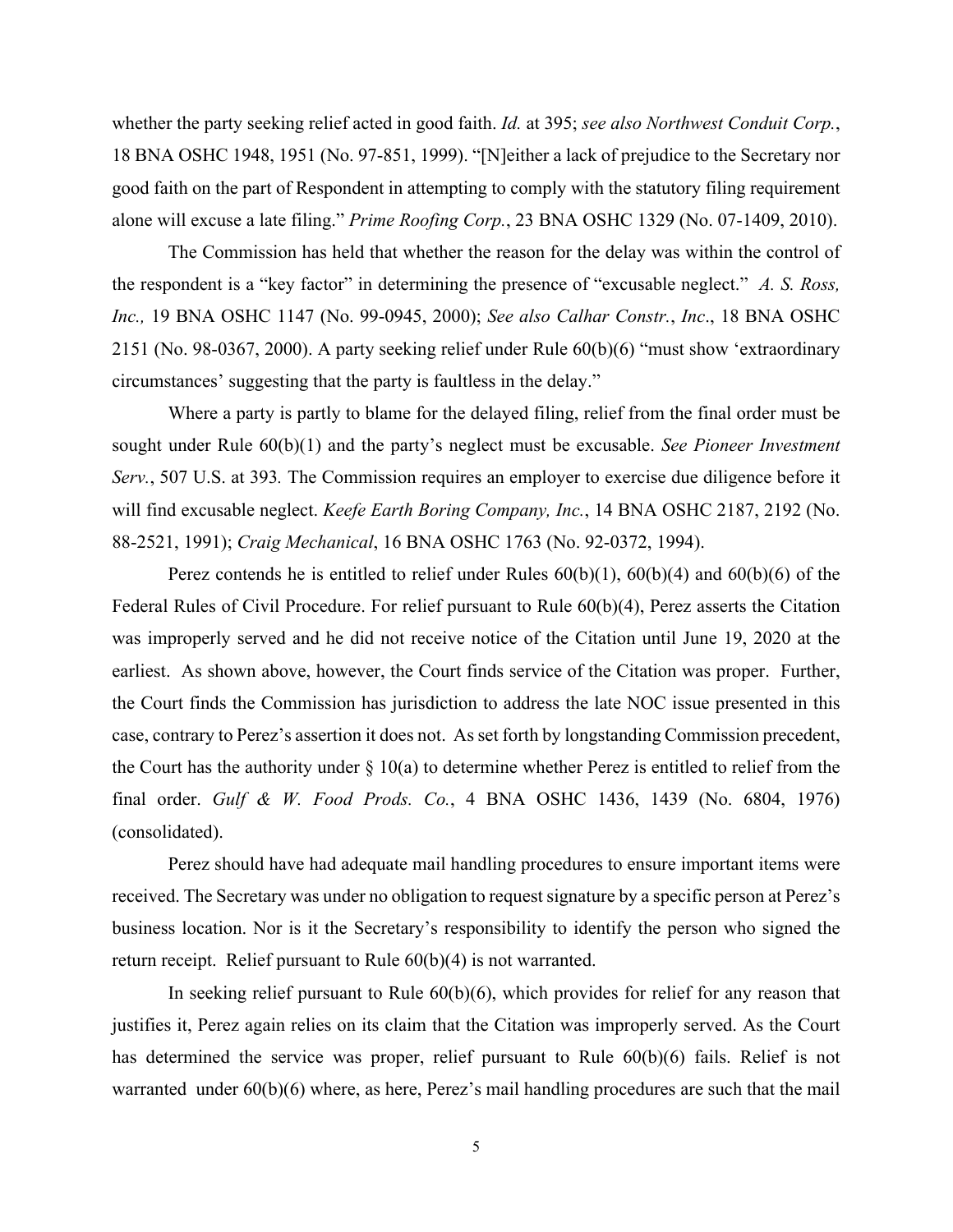was not properly routed to ensure he would be made aware of important mail so that it could be handled timely.

In addition to contending the service of the Citation was improper, Perez asserts the ongoing COVID-19 pandemic resulted in circumstances beyond his reasonable control which warrant a finding of excusable neglect under Rule 60(b)(6). He asserts that due to the COVID-19 pandemic he was away from his residence when the Citation was received. He seeks consideration for this since OSHA changed its inspection procedures due to the pandemic. Changes which obviously were to protect both the CSHO and the employer. Perez asserts due to OSHA's changed procedures OSHA did not follow procedural and statutory requirements of providing in person opening and closing conferences and producing the CSHO's credentials during the inspection. Although the pandemic may have caused Perez to be away from his residence, the pandemic does not justify his failure to establish mail handling procedures which would ensure he had been apprised of receipt of the Citation. A conversation before his trip to California, or a simple telephone call, text or email to his temporary house guest could easily have taken place to discuss how to handle mail and to find out about any mail that had been received. Perez's claim provides insufficient basis for the Court to conclude the reason for the delay was not under his control. Perez has not shown "extraordinary circumstances" suggesting it is faultless in the delay" as required for relief under Rule 60(b)(6).

The Court finds Perez failed to exercise due diligence and was simply negligent in failing to file the contest before the expiration of the contest period. The Commission has long held an employer's mere carelessness or negligence, even by a layperson, in failing to timely file a Notice of Contest does not amount to "excusable neglect" that would justify relief under Rule 60(b). *Acrom Constr. Serv.*, 15 BNA OSHC 1123, 1126 (No. 88-2291, 1991). Neither the record evidence nor Perez's explanations for its late filing show deception or a failure to follow proper procedures on behalf of the Secretary. Instead, the record shows Perez had inadequate mail handling procedures. The record does not demonstrate Perez had any procedures in place regarding what was to be done when certified mail was received. The delay was within Perez's control. Commission precedent for denying relief where untimely filings were due to faulty mail handling procedures have been upheld by the D.C. Circuit in *David E. Harvey Builders, Inc. v. Sec'y of Labor*, 724 F. App'x 7, 9 (D.C. Cir. 2018) (unpublished) (citations omitted).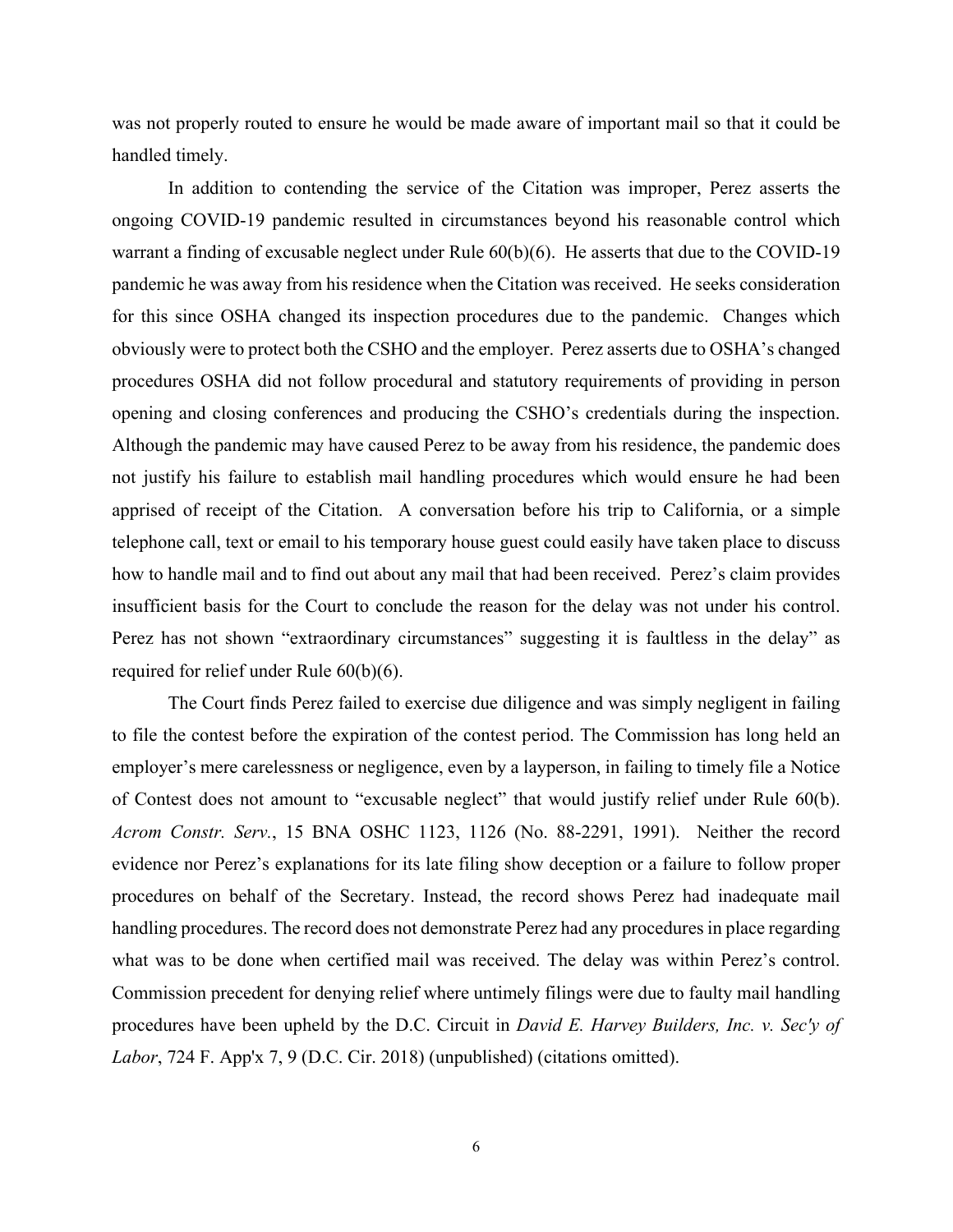Where timely response was within the employer's reasonable control, the Commission has denied relief even to petitions filed only one or two days late, *see Sec'y of Labor v. Villa Marina Yacht Harbor, Inc.*, 19 BNA OSHC 2185, 2186-87 (2003) (one day late); *see also Sec'y of Labor v. A.W. Ross, Inc.*, 19 BNA OSHC 1147, 1148-49 (2000) (11 days late). The Commission "has consistently denied relief" under Rule 60(b)(1) "to employers whose procedures for handling documents were to blame for untimely filings." *Sec'y of Labor v. NYNEX*, 18 BNA OSHC 1944, 1946-47 (1999) (citation omitted).

*David E. Harvey Builders, Inc. v. Sec'y of Labor*, 724 F. App'x 7, 9 (D.C. Cir. 2018) (unpublished). Here, the NOC was nearly 3 weeks late, and was entirely to blame on Perez's ineffective or absent mail-handling procedures. Because Perez was to blame for the delayed filing and he has not established his neglect is excusable, relief pursuant to Rule  $60(b)(1)$  also is not warranted.

As set forth above, in addition to control, the Court must also consider the danger of prejudice to the opposing party; the length of the delay and its potential impact on the proceedings; and whether the party seeking relief acted in good faith.

## *Danger of Prejudice*

The Secretary does not assert it would be prejudiced because of the delay. Therefore, the Court finds the Secretary is not prejudiced by the late filing. However, a lack of prejudice to the Secretary, alone, will not excuse a late filing. *Prime Roofing Corp*., 23 BNA OSHC 1329 (No. 07- 1409, 2010).

#### *Length of Delay and Impact on Proceedings*

The nearly 3-week delay in contesting would not adversely impact the Commission's proceedings.

## *Good Faith*

Perez asserts he acted in good faith by filing his contest within fifteen working days of his becoming aware of the Citation. The Act requires fifteen working days of receipt, not awareness. Nonetheless the Court finds Perez did make a good faith effort to comply. However, as noted above, good faith in attempting to comply with the statutory filing requirement alone will not excuse a late filing. *Prime Roofing Corp*., 23 BNA OSHC 1329 (No. 07-1409, 2010).

The Court has considered the factors required by *Pioneer.* Despite the lack of prejudice to the Secretary and that the delay would not adversely affect the Commission proceedings, Perez's control of the delay in timely filing the NOC is determinative in that it was in control of its mail handling procedures which resulted in the NOC not being timely filed.